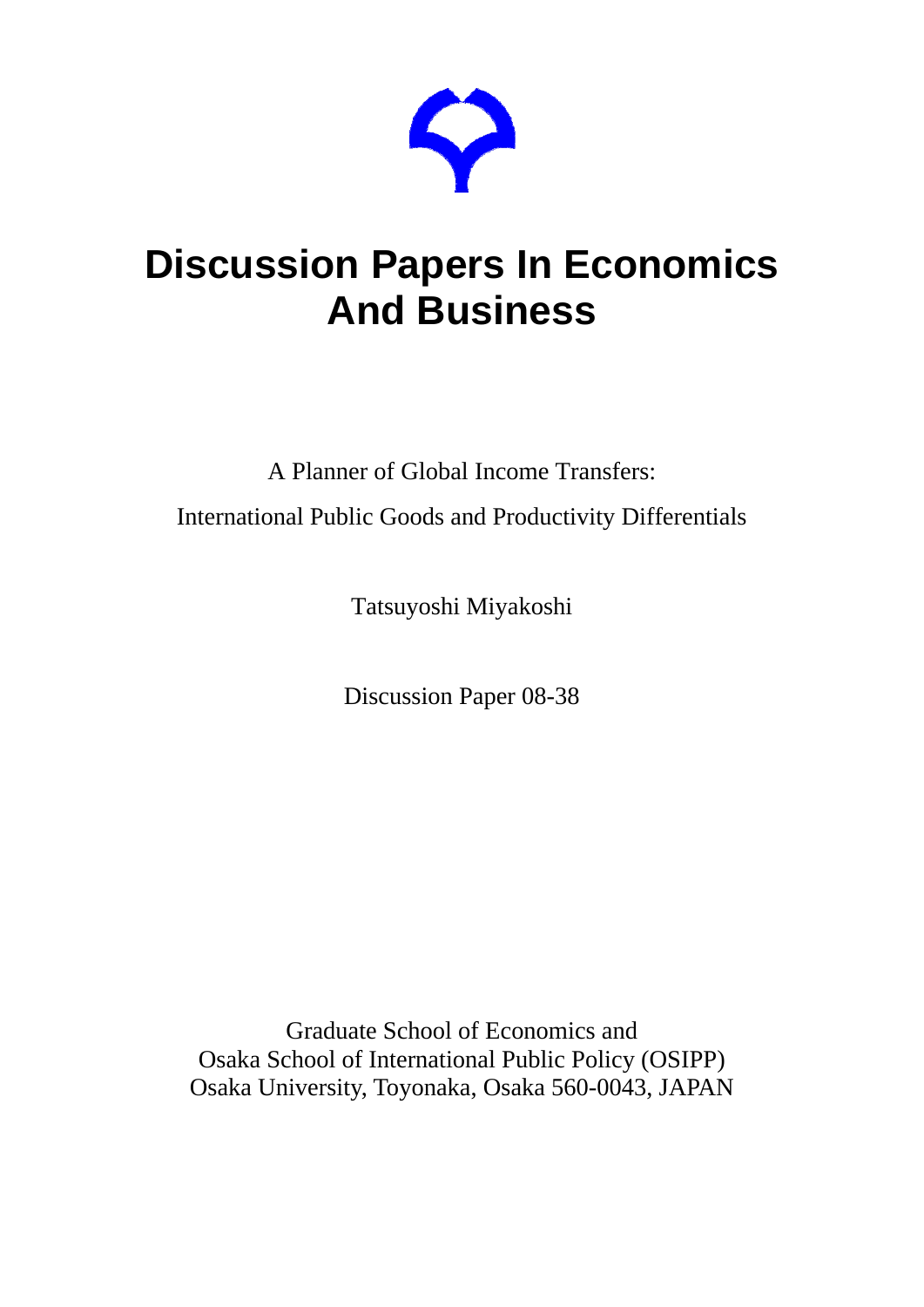## A Planner of Global Income Transfers: International Public Goods and Productivity Differentials

Tatsuyoshi Miyakoshi

Discussion Paper 08-38

December 2008

この研究は「大学院経済学研究科・経済学部記念事業」 基金より援助を受けた、記して感謝する。

Graduate School of Economics and Osaka School of International Public Policy (OSIPP) Osaka University, Toyonaka, Osaka 560-0043, JAPAN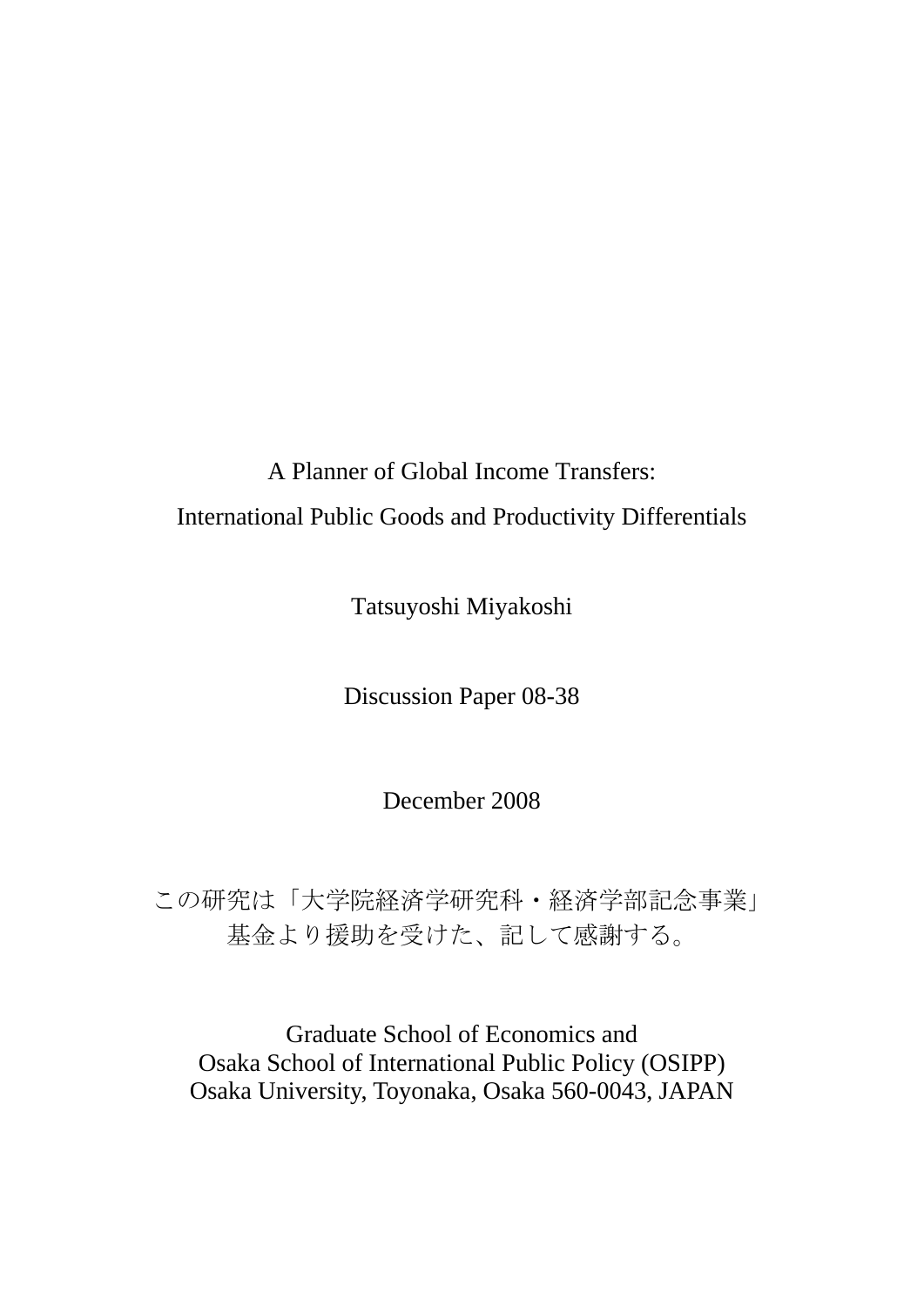### A Planner of Global Income Transfers: International Public Goods and Productivity Differentials by Tatsuyoshi Miyakoshi Osaka University

#### December 4, 2008

#### **Abstract**

The purpose of this paper, by introducing the adjustment expense of global income transfers across *N* countries, is to produce an explicit rule for the planner country regarding income transfers, and to investigate the effects of income transfers on each country's welfare. The findings are: (i) when country *i* has a productive advantage in producing public goods, country *i* becomes an income receiver; (ii) specifying the particular level of the adjustment expense for global income transfers, the planner can decide the values of income transfers for all countries; (iii) even though any country can become a planner of income transfers, all countries get the same utility level, while the low adjustment expense under a particular planner country leads to a Pareto-improving outcome; (iv) all conclusions are derived based on well-known information regarding the cost of producing public goods and income levels for all countries.

*Keywords*: international public goods; productivity differentials; planner; global income transfer; adjustment expense; welfare

*JEL classification*: H41, F13

Earlier versions of this paper were presented at a seminar in the Helsinki School of Economics, 2008; the East Asian Economic Association Conference in Manila, 2008; conference on Dynamics, Economic Growth, and International Trade (DEGIT) in Manila, 2008; and a seminar at Osaka University's Institute of Social Economic Research, 2008. I am grateful to Juuso Välimäki, Pekka Ilmakunnas, Pertti Haaparanta, Matti Pohjola, Prince Christian Cruz, Bjarne Sloth Jensen, Shinsuke Ikeda, Charles Yuji Horioka and participants at the conferences for their helpful comments. The research of the author was supported by a grant-in-aid from the 2007 Zengin Foundation for Studies on Economics and Finance, and Grant-in-Aid 20530271 from the Ministry of Education, Culture, Sport, Science and Technology of Japan.

Tatsuyoshi Miyakoshi, Prof. of Monetary Economics Osaka School of International Public Policy, Osaka University 1-31, Machikaneyama-machi, Toyonaka, Osaka, 560-0043, Japan. tel:+81-6-6850-5638; fax:+81-6-6850-5656 E-mail: miyakoshi@osipp.osaka-u.ac.jp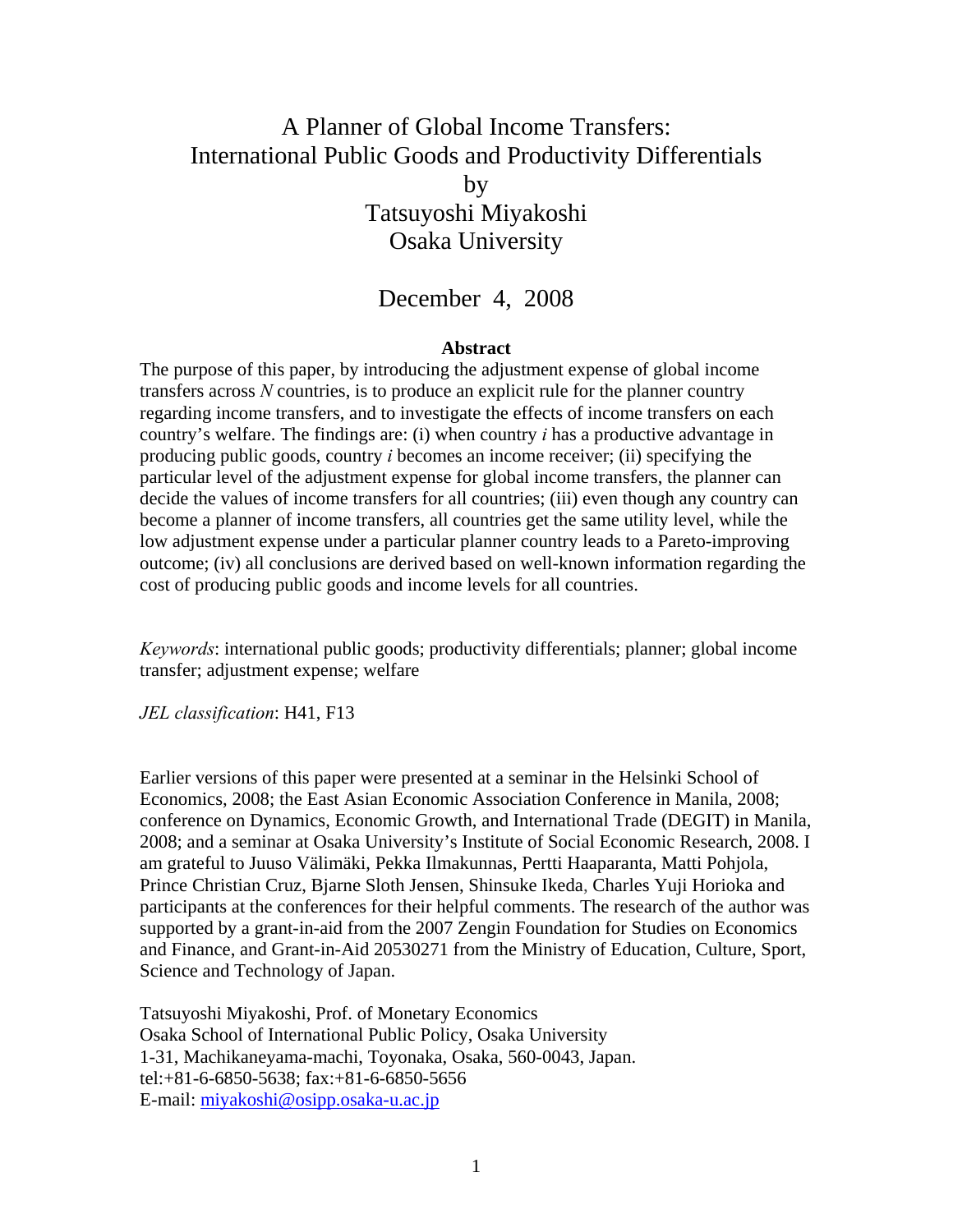#### **1. Introduction**

 Since Warr's (1983) seminal work, a large body of literature has evolved on the neutrality result that the real equilibrium is unaffected by income transfers when public goods are privately provided. This framework is generalized and reinforced by giving the proof of existence and uniqueness of the equilibrium by Bergstrom et al. (1986, 1992). However, income transfers are not completely neutral in some cases.<sup>1</sup> In one of these cases, Ihori (1996) investigates the welfare effects of changes in productivity differentials associated with the production of international public goods across countries.<sup>2</sup> It is shown that an income transfer from a country with low productivity (i.e., a high cost of producing public goods) to a country with high productivity (i.e., a low cost) produces a Pareto improvement. His analysis on income transfers used a two-country model.

 After Ihori (1996), Boadway and Hayashi (1999), Ihori (1999), Caplan et al. (2000), Itaya et al. (2002) and Kim and Shim (2006) investigate the effect of income transfer under productivity or population differentials, among others. They mainly investigate the effects of *local income transfers* between two countries, i.e., the effects between two countries in an *N*-country model. However, when they investigate the effects of *global income transfers* across *N* countries, the previous analysis between the two countries cannot answer the following questions. First, how are the different productivities among the *N* countries compared, and which countries among the *N*  countries are income senders and income receivers? Second, when some countries are income receivers, how much do they receive? Third, which country manages the income transfer? To my knowledge, no papers investigate the effects of *global income transfers* across *N* countries with an explicit planner rule.

 The purpose of this paper is to develop an explicit rule for the planner country of global income transfers among *N* countries, and to investigate the effects of income transfers on each country's welfare, in order to answer the three questions above. We introduce the concept of adjustment expense for income transfers across countries. The finding for the first question is, when country *i* has a productive advantage in producing public goods, country *i* becomes an income receiver. The finding for the second question is, specifying the particular level of the adjustment expense, the planner can decide the size of income transfer for all countries. The finding for the third question is, even though any country can become the planner of income transfers, each country gets the same utility level, while the low adjustment expense under a particular planner country (the USA or the United Nations) leads to a Pareto improvement. All conclusions are derived based on well-known information on the cost of producing public goods and income levels for all countries.

 The paper is organized as follows. Section 2 outlines the model with the noncooperative Cournot–Nash equilibrium of voluntary contributions to international public goods when global income transfers are implemented. Section 3 investigates the effects of global income transfers on national welfare under different productivities of the *N* countries, comparing the effects of local transfer between two countries. Section 4 concludes the paper.

 $\overline{a}$ 

 $<sup>1</sup>$  A useful survey in this field is Ihori (1996).</sup>

<sup>&</sup>lt;sup>2</sup> Murdoch and Sandler(1986,p.84) consider the weapons with the North Atlantic Treaty Organization's (NATO) allies as the international public good and investigate its demand..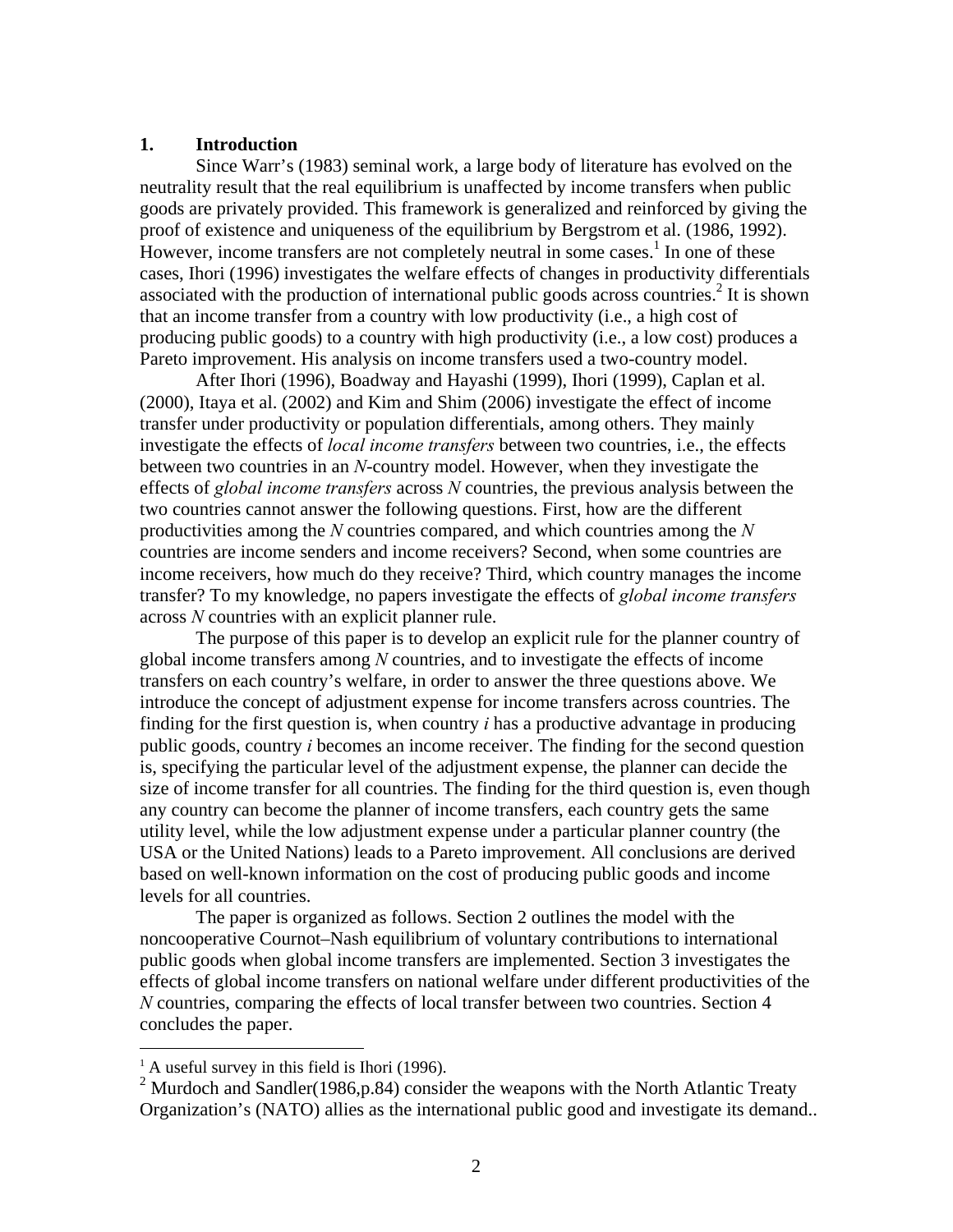#### **2. The Model**

 $\overline{a}$ 

 Consider a model where there is one public good, one private good, and *N* countries  $(i = 1, 2, \ldots, N)$ . Country *i* consumes an amount  $x_i$  of the private good and provides an amount  $g_i$  to the supply of the international public good. The total supply of international public good,  $G$ , is just the sum of  $g_i$  provided by each country. Country *i*'s utility is given by  $U_i = (x_i, G)$ , where  $U_i$  is strictly increasing and quasi-concave, and *G and x*<sub>*i*</sub> are normal goods for each country. Country *i*'s budget constraint is given by  $x_i + p_i g_i = y_i$ , where  $y_i > 0$  is the exogenously given national income of country *i* and  $p_i > 0$  is the relative price (cost of production) of public goods in terms of private consumption in country *i*. As Ihori (1996) interpreted, low (high)  $p_i$  means a high (low) productivity in producing the public good. We also make the Cournot–Nash assumption that each country believes that the contributions of others are independent of its own. Then, we let  $G = g_i + \sum_{j \neq i}$  $G = g_i + \sum_{j \neq i} g_j$  denote the total public good, where  $\sum_{j \neq i}$ *g <sup>j</sup>* is the sum of  $g_i$  provided by countries *j* other than *i*.

*Definition 1.* A Cournot–Nash equilibrium in this model is a vector of  $\{g_i^* : i = 1,...,N\}$ , such that for each *i*,  $(x_i^*, g_i^*)$  solves the following:

$$
\max_{x_i, g_i} U_i = U_i (x_i, g_i + \sum_{j \neq i} g_j^*)
$$
  
s.t.  $x_i + p_i g_i = y_i$ ,  $x_i, g_i \ge 0$ :  $i = 1, 2, ..., N$ .<sup>(1)</sup>

Each country consumes the same level of  $g_i^* + \sum_{j \neq i} g_j^*$  at the equilibrium, which is a characteristic of the international public good. The solution to problem (1) yields the reaction function, which we can denote by  $g_i(p_i, y_i, \sum_{j\neq i} g_j^*)$ . The solution  $g_i^*$  (*i* = 1,2,...,*N*) satisfies  $g_i^* = g_i(p_i, y_i, \sum_{j \neq i} g_j^*)$ ,  $i = 1, 2, ..., N$  at the equilibrium. Then, the solution  $g_i^*$  in (1) can be written as  $g_i^*(p_1, p_2,...,p_N, y_1, y_2,...,y_N)$  by substituting the other solutions into it. Furthermore, by inserting  $g_i^*$  into the budget constraint, we get the solution of  $x_i^*$ . The existence and uniqueness of this solution is assumed here.<sup>3</sup> Because the reaction function  $g_i(p_i, y_i, \sum_{j \neq i} g_j^*)$  derived from an unspecified utility function has a general form, the solution  $g_i^*$  is more general, and it is then difficult to investigate the

 $3$  Miyakoshi (2008) tries to prove the existence and the uniqueness of this equilibrium.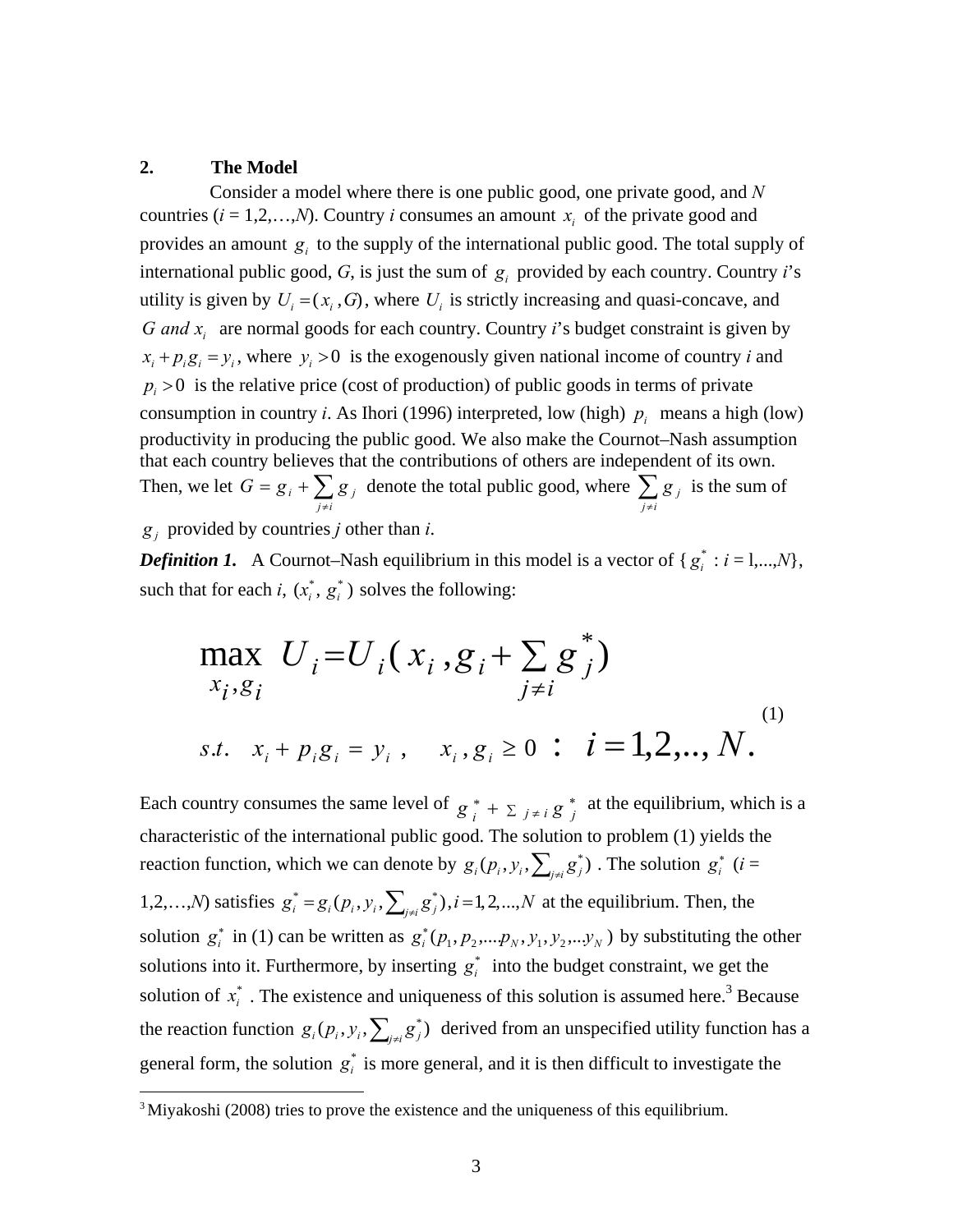effect of income transfers on country *i*'s utility. We use an alternative method, following Bergstrom et al. (1986, 1992).

 Let us consider the maximization problem of a given country at a Cournot–Nash equilibrium in (1). We can reformulate (1) as follows, by adding  $\sum_{j \neq j}$  $j \neq i$   $g^*$  on both sides of the budget equation:

*Definition 2.* A Cournot–Nash equilibrium in this model is such that for each *i*,  $(x_i^*, G^*)$  $i = 1, 2, ..., N$ , solves:

$$
\max_{x_i, G} U_i = U_i(x_i, G)
$$
  
s.t.  $x_i + p_i G = y_i + p_i \sum_{j \neq i} g_j^*$ ,  
 $x_i \ge 0, G \ge \sum_{j \neq i} g_j^* \ge 0, i = 1, 2, ..., N.$  (2)

In (2), each country implicitly chooses not only its supply  $g_i^*$  of international public goods, but also the equilibrium level of  $G^*$  itself. Each country consumes the same level of  $\vec{G}$ . The first order condition here is  $p_i \partial U_i / \partial x_i = \partial U_i / \partial G$  (*i* = 1,2,..,*N*). Utilizing the implicit theorem function, these *N* equations can be solved to give  $x_i^*$  ( $i = 1, 2, ..., N$ ).<sup>4</sup>

 Based on Definition 2, we follow Ihori (1996), who uses the expenditure function to analyze the effect of the income transfers. We define the expenditure function at the Cournot–Nash equilibrium as follows:

$$
\min_{x_i, G} E_i \equiv x_i + p_i G \quad \text{st. } U(x_i, G) = \overline{U}_i^*,
$$
\n(3)

where  $\overline{U}_i^* = U_i(x_i^*, G^*)$  is the utility level at the equilibrium. Then, the expenditure function can be written as  $E_i = E_i(\overline{U}_i^*, p_i)$ . At the equilibrium, this expenditure is equal to the income in (2):

$$
E_i(\overline{U}_i^*, p_i) = y_i + p_i \sum_{j \neq i} g_j^*,
$$
\n(4)

 $\overline{a}$ 

<sup>4</sup> *G*\* is not decided. Warr (1983) sums the budget constraints of the *N* countries and then obtains  $G^*$  under  $p_i = 1$  for all *i*. However,  $p_i \neq 1$  in our model and then the equilibrium  $G^*$  is derived in (6) and (7).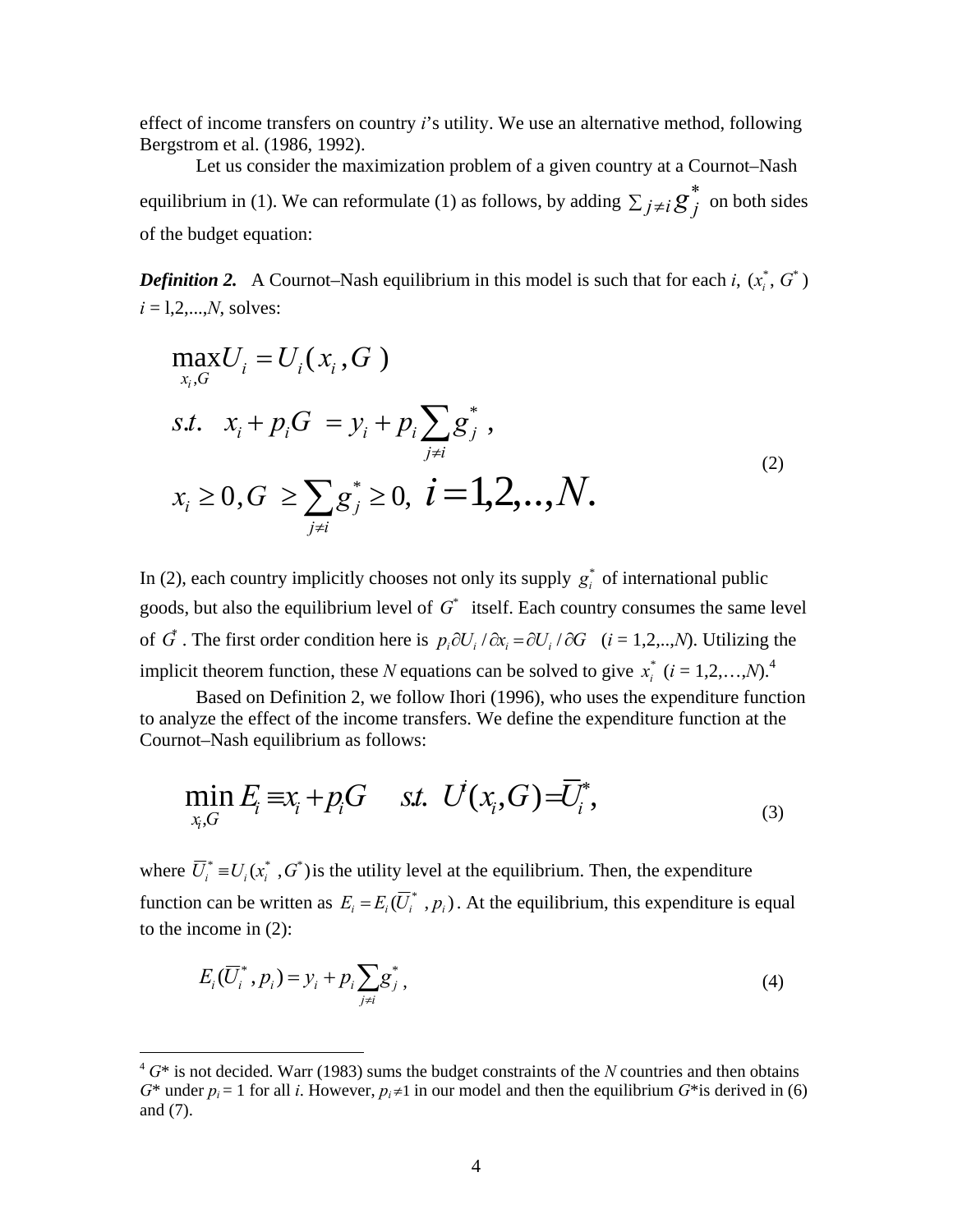where the income on the right-hand side contains actual income  $y_i$  and the externalities from the other country's provision of the public good. By using Shephard's Lemma on the expenditure function  $E_i(\overline{U}_i^*, p_i)$  at the equilibrium, we can derive the following:

$$
\frac{\partial E_i(\overline{U}_i^*, p_i)}{\partial p_i} \equiv G_i(\overline{U}_i^*, p_i), \ G_i(\overline{U}_i^*, p_i) = G^*, \tag{5}
$$

where  $G_i(\overline{U}_i^*, p_i)$  is the compensated demand function of country *i* for the international public good, which must equal the same level of  $G^*$  for each country supported by this Lemma. From (4) and (5), the equilibrium can be summarized by the following equations:

$$
\sum_{i=1}^{N} \Phi_{-i} E_i (\overline{U}_i^*, p_i) = \sum_{i=1}^{N} \Phi_{-i} y_i + \Phi(N-1) G^*,
$$
\n(6)

$$
G_i(\overline{U}_i^*, p_i) = G^*, \ \ (i = 1, 2, \dots, N), \tag{7}
$$

where  $\Phi = \prod^N P_i$ ,  $\Phi_{-i} = \prod^N P_j$  $\sum_{i}$ ,  $\Psi_{-i}$  – **j** *N*  $\prod_{i=1} P_i$ ,  $\Phi_{-i} = \prod_{j \neq i} P_j$  $\Phi = \prod P_i$ ,  $\Phi_{-i}$  $\prod_{i=1} P_i$ ,  $\Phi_{-i} = \prod_{j \neq i} P_j$  and multiplying (4) by  $\Phi_{-i}$  and summing yields (6).

These  $N+1$  equations decide the utilities  $\overline{U}_i^*$  of the *N* countries and the amount of the international public good  $G^*$  at the equilibrium. This formulation is an extension of Ihori's (1996) two-country model to *N* countries.

#### **3. Planner of Income Transfers: Local vs Global Transfers**

We take the total derivatives of (6) and (7) consisting of *N*+1 equations:

$$
\sum_{i=1}^{N} \Phi_{-i} E_{iU} d\overline{U}_{i}^{*} - \Phi(N-1)dG^{*} = \sum_{i=1}^{N} \Phi_{-i} dy_{i} , \qquad (8)
$$

$$
G_{i\mu}d\overline{U}_{i}^{*}-dG^{*}=0, \quad (i=1,2,...,N),
$$
\n(9)

where  $\partial E_i(\overline{U_i}^*$ ,  $p_i) / \partial \overline{U_i}^* \equiv E_{iU}$  and  $\partial G_i(\overline{U_i}^*$ ,  $p_i) / \partial \overline{U_i}^* \equiv G_{iU}$ . By using  $G_{1u} d\overline{U}_1^* = dG^*$  in (9), we can delete  $dG^*$  from (8) and (9) and decrease the number of equations from *N*+1 to *N*. Moreover, by using the relationship of the expenditure function (3) in country 1,

$$
E_{1U} = x_{1U} + p_1 G_{1U}, \tag{10}
$$

we can rewrite (8) and (9) as follows: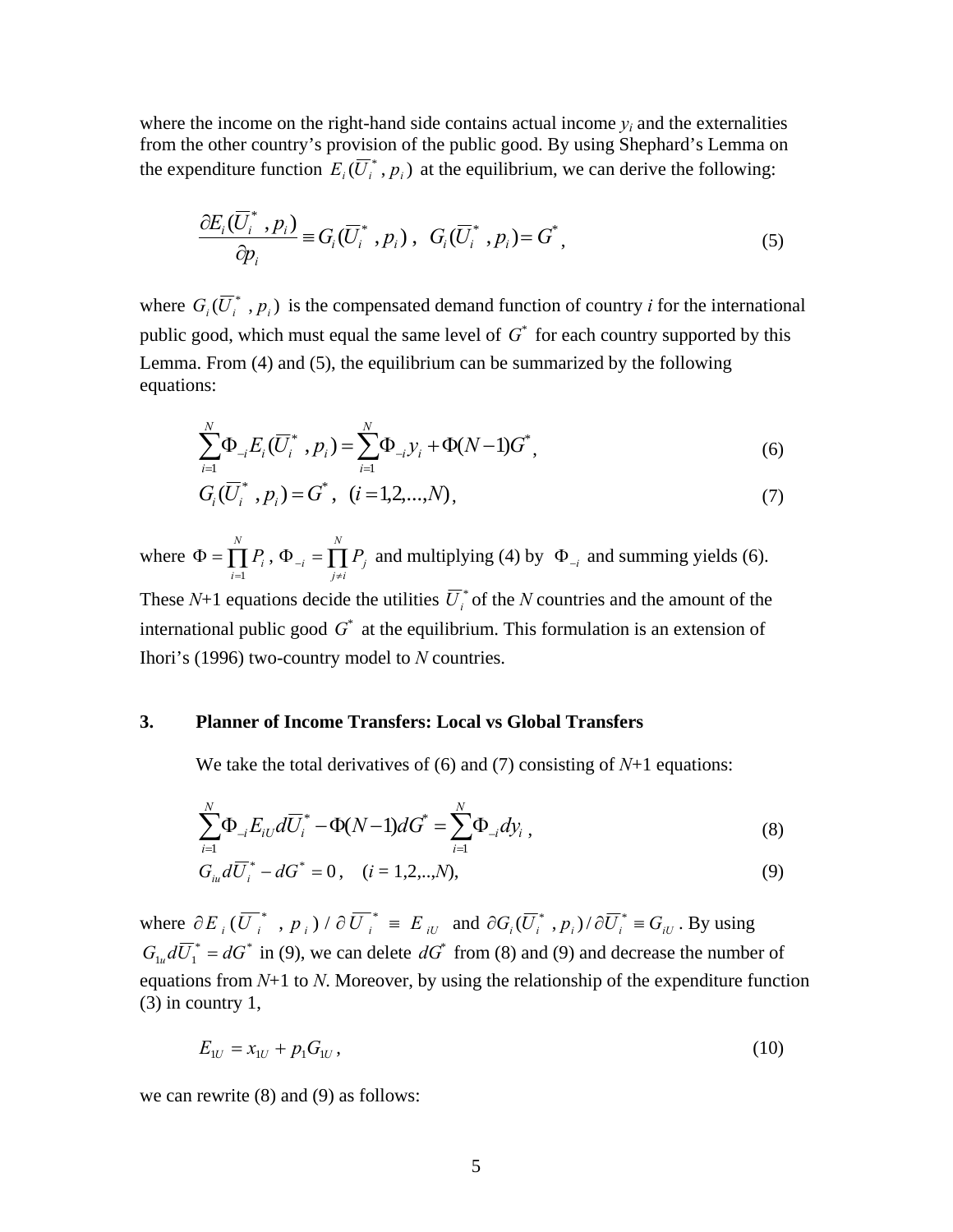$$
\Phi_{-1}(x_{1U} + p_1 G_{1U}) d\overline{U}_1^* + \sum_{i=2}^N \Phi_{-i} E_{iU} d\overline{U}_i^* - \Phi(N-1) G_{1u} d\overline{U}_1^* = \sum_{i=1}^N \Phi_{-i} dy_i , \quad (11)
$$

$$
G_{i\mu}d\overline{U}_i^* - G_{j\mu}d\overline{U}_j^* = 0 \, , (i,j = 1,...,N), \tag{12}
$$

We arrange equation (11) and (12) in vector and matrix format,

 0 . . . 0 .. .. .. 0 , 0 , 0 ,0... , ............................................................ ............................................................ 0 , , ,0...............,0 , , 0 ,0.............,0 ( (2 )), ,......................., 1 \* \* 2 \* 1 ( 1) 2 3 1 2 1 1 1 1 2 2 *N i i i N N U NU U U U U <sup>U</sup> <sup>U</sup> <sup>U</sup> <sup>N</sup> NU dy dU dU dU G G G G G G x pG N E E* , (13)

where the determinant  $\Delta$  of the matrix on the left hand side of (13) is:

$$
\Delta = \Phi_{-1}(x_{1U} + p_1 G_{1U}(2 - N))\Delta_{11} + G_{1U}\Delta_{21}
$$
  
=  $\Phi_{-1}(x_{1U} + p_1 G_{1U}(2 - N))(G_{2U} \cdot G_{NU}) + G_{1U} \sum_{i=2}^{N-1} \Phi_{-i} E_{iU} \cdot (\Pi_{j \neq i} G_{2U} \cdot G_{jU} \cdot G_{NU}),$  (14)

where  $\Delta_{11}$ ,  $\Delta_{12}$  are sub-determinants of  $\Delta$ . Because of (10),  $\Phi_{-i}E_{iU} = \Phi_{-i}x_{iU} + \Phi_{-i}p_iG_{iU}$ . Inserting this relation into (14) yields:

$$
\Delta = \Phi_{-1}(x_{1U} + p_1 G_{1U} (2 - N))(G_{2U} \cdot G_{NU}) + (G_{1U} G_{2U} \cdot G_{NU})N\Phi \n+ G_{1U} \sum_{i=2}^{N-1} \Phi_{-i} x_{iU} (\Pi_{j \neq i} G_{2U} \cdot G_{jU} \cdot G_{NU}) \n= \Phi_{-1}(x_{1U} + 2p_1 G_{1U}) (G_{2U} \cdot G_{NU}) + G_{1U} \sum_{i=2}^{N-1} \Phi_{-i} x_{iU} (\Pi_{j \neq i} G_{2U} \cdot G_{jU} \cdot G_{NU}).
$$
\n(15)

The partial derivative of the compensated demand function,  $x_{iU}$  and  $G_{iU}$ , is positive in terms of utility because they are normal goods. Then, the determinant  $\Delta$  is positive.

#### **Local income transfers**

 The planner is interested in the local income transfer from country *j* to *i* under  $p_i > p_i$ , that is, in (13):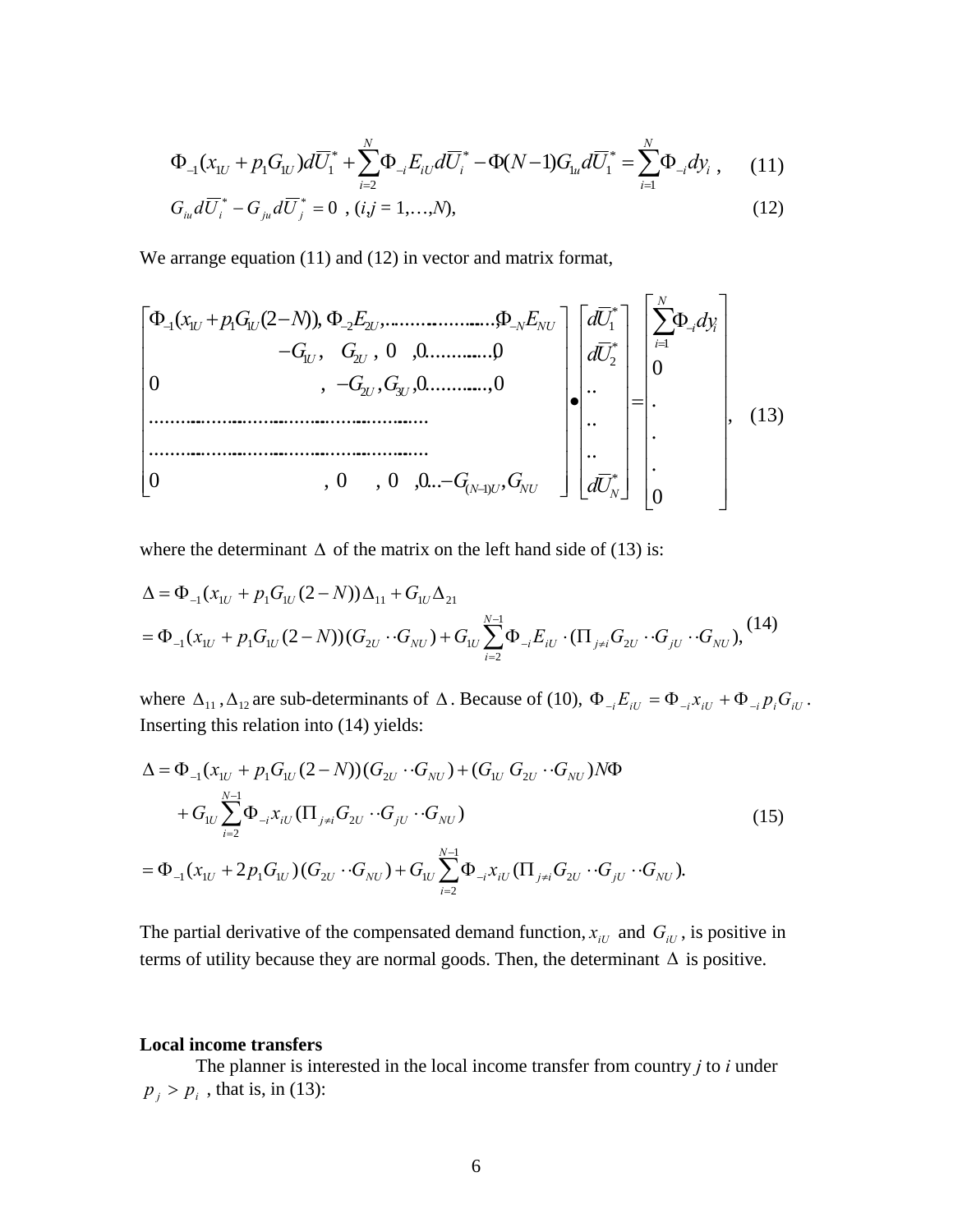$$
dy_i = -dy_j > 0, dy_s = 0
$$
 for all  $s \neq i, j$ , then,  $\sum_{i=1}^{N} \Phi_{-i} dy_i = (\Phi_{-i} - \Phi_{-j}) dy_i$  (16)

The welfare effects of this transfer are derived using Cramer's rule on (13):

$$
\frac{d\overline{U}_{i}^{*}}{dy_{i}} = \frac{\Phi(p_{j} - p_{i})(-1)^{2i} \prod_{S \neq i}^{N} G_{SU}}{p_{j} \cdot p_{i} \Delta} > 0, \frac{d\overline{U}_{j}^{*}}{dy_{i}} = \frac{\Phi(p_{j} - p_{i})(-1)^{2j} \prod_{S \neq j}^{N} G_{SU}}{p_{j} \cdot p_{i} \Delta} > 0 \tag{17}
$$

We have derived the same effect of local income transfers as Ihori (1996) and others: a transfer from country *j* with low productivity (high price  $p_i$ ) of providing the public good to country *i* with high productivity (low price  $p_i$ ) improves welfare in both countries.

 Here, we consider global income transfers among many countries by introducing the adjustment expense for income transfers, which to my knowledge has not been proposed yet.

#### **Global income transfers**

 We first design the planner of global income transfers, which is only one country among *N* countries. The planner country *h* takes a first linear approximation around the present utility level, and approximates the utility increase  $d\overline{U}_h^*$  from the present level by using the income transfers and the partial derivatives of utility in terms of each country's income (solved from (13)) as follows:

$$
\overline{U}_{h}^{*}(y_{1} + \Delta y_{1}, y_{2} + \Delta y_{2},..., y_{N} + \Delta y_{N}) \cong \overline{U}_{h}^{*}(y_{1}, y_{2},..., y_{N}) + \sum_{i=1}^{N} (\partial \overline{U}_{h}^{*} / \partial y_{i}) \Delta y_{i}
$$
\n*i.e.,*  $d\overline{U}_{h}^{*} \cong \overline{U}_{h}^{*}(y_{1} + \Delta y_{1}, y_{2} + \Delta y_{2},..., y_{N} + \Delta y_{N}) - \overline{U}_{h}^{*}(y_{1}, y_{2},..., y_{N}) \cong \sum_{i=1}^{N} (\partial \overline{U}_{h}^{*} / \partial y_{i}) dy_{i}.$ \n
$$
(18)
$$

Next, the planner country *h* maximizes the utility  $\overline{U}_h^*$  (or  $d\overline{U}_h^*$ ), which is already maximized under a given income of each country, by transferring income to each country. Here, prices are always fixed. However, the income transfers among the *N* countries involve an expense for making the agreement between the income senders and income receivers, or an administration expense. Then, the maximization problem of planner country *h* is formulated as follows:

$$
\begin{aligned}\n\underset{\{\tilde{\mathcal{Y}}_i\}}{\text{Max}} \widetilde{U}_h &= \sum_{i=1}^N a_{hi} \widetilde{\mathcal{Y}}_i, \\
\text{s.t.} \quad \sum_{i=1}^N \widetilde{\mathcal{Y}}_i &= 0, \quad \sum_{j=1}^N \widetilde{\mathcal{Y}}_i^2 \le \zeta^2,\n\end{aligned} \tag{19}
$$

where

$$
\widetilde{U}_h \equiv d \overline{U}_h^*, \quad \widetilde{y}_i \equiv dy_i, \qquad a_{hi} \equiv \partial \overline{U}_h^* / \partial y_i \text{ (const .)},
$$
\n
$$
\zeta > 0 \text{ (const . fixed ).}
$$
\n(20)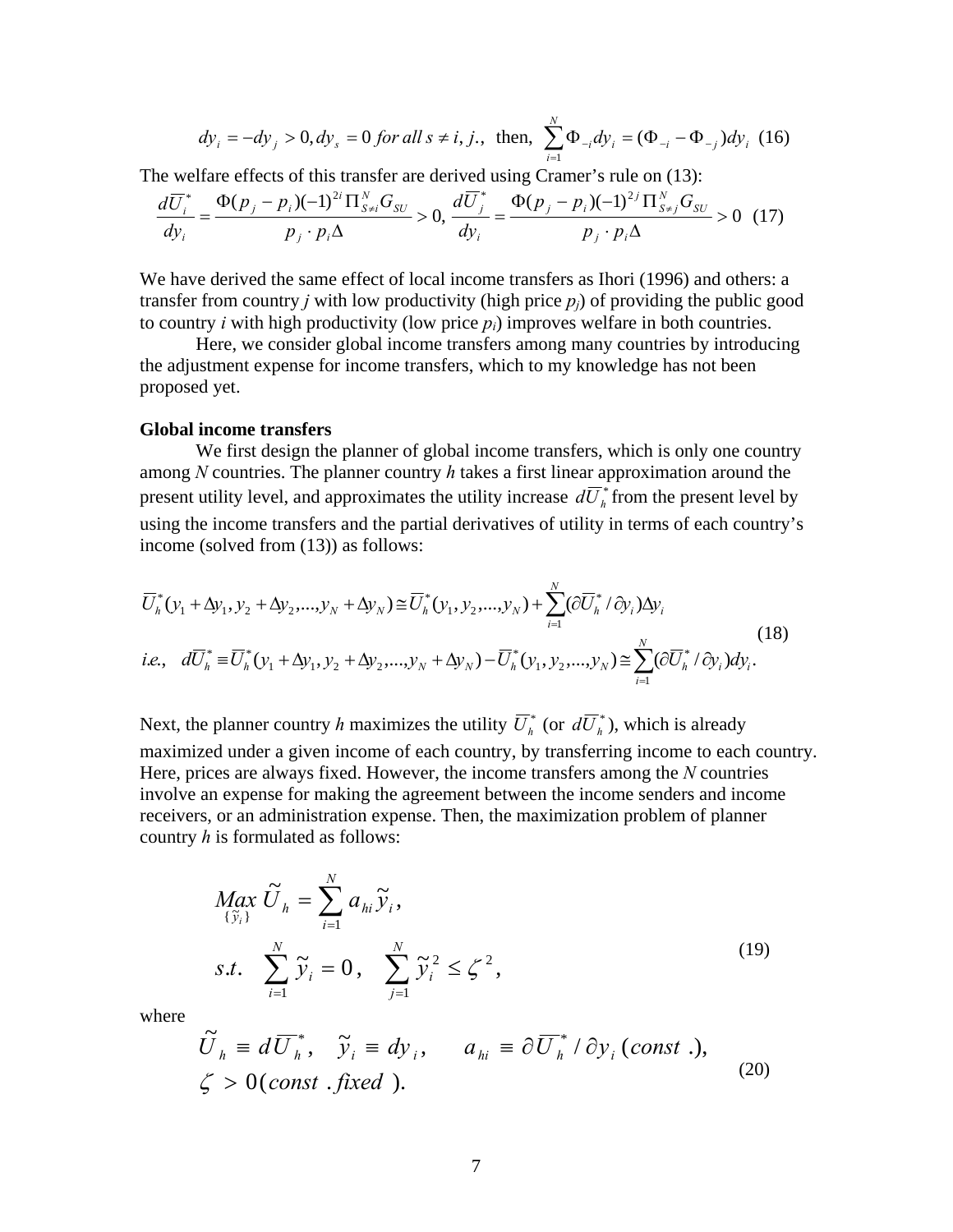The first constraint in (19) means that the income transfers are implemented with fixed total income across the *N* countries. The second constraint means all income transfers are implemented with a given total expense  $\zeta^2 > 0$ . The unit expense for  $\tilde{y}_i^2$  of the income transfer for any country *i* and for the positive transfer  $\tilde{y}_i > 0$  (income receiver) and the negative transfer  $\tilde{y}_i$  <0 (income sender) equals one for the sake of simplicity. Finally,  $a_{hi}$ is derived from (13) as follows:

$$
a_{hi} = \frac{\partial \overline{U}_h^*}{\partial y_i} = \frac{1}{\Delta} \Big[ \Phi_{-i} \Pi_{S \neq h}^N G_{SU} \Big] > 0 \qquad (i = 1, 2, h, . , N). \tag{21}
$$

 Then, the Lagrange equation L and Kuhn-Tucker condition for (19) are as follows:

$$
L = \widetilde{U}_h + \lambda (0 - \sum_{i=1}^N \widetilde{y}_i) + \phi(\zeta^2 - \sum_{i=1}^N \widetilde{y}_i^2)
$$
  
\n
$$
a_{hi} - \lambda - 2\phi \widetilde{y}_i = 0, \ (i = 1, 2, ..., N), \ 0 = \sum_{i=1}^N \widetilde{y}_i,
$$
  
\n
$$
\zeta^2 \ge \sum_{i=1}^N \widetilde{y}_i^2, \ \ \phi(\zeta^2 - \sum_{i=1}^N \widetilde{y}_i^2) = 0, \ \ \phi \ge 0.
$$
\n(23)

The multiplier  $\phi$  is nonnegative and is depending on the exogenously given price parameters in (19). Note that  $\phi$  is zero when all  $p_i$  are the same, while it is positive when all  $p_i$  are not the same.<sup>5</sup> Then,  $\lambda$  can be solved as follows, inserting the first conditions into the second condition in (22) when  $\phi > 0$ , that is, all prices are not the same. We consider the case of  $\phi > 0$ , that is, all prices are not the same. Then, the second condition in (23) can be rewritten as  $\zeta^2 = \sum_{i=1}^N$ *i*  $\widetilde{y}_i$ 1  $\zeta^2 = \sum_{i=1}^{N} \tilde{y}_i^2$ . By using the resolved  $\lambda$ , we get  $\tilde{y}_i$ .

 $\overline{a}$ 

<sup>&</sup>lt;sup>5</sup> When  $\phi > 0$ ,  $\phi$  can be solved in (24) where all prices are not the same. If all prices are the same,  $a_{hi}$  are the same for all *i* because of (21) and then  $\phi$  in (24) is zero. Conversely, when all prices are not the same (at least one is different) and then at least one  $a_{hi}$  for *i* is different in (21),  $a_{hi} - \lambda \neq 0$  for *i* and then  $\phi > 0$  and  $\tilde{y}_i \neq 0$  in the first condition in (22). Similarly, we assume that all prices are the same and then  $a_{hi}$  for all *i* is the same as in (21). Aggregating the first condition and using the second condition in (22), we can get

 $2\phi \sum_{i=1}^{N} \widetilde{y}_{i} = \sum_{i=1}^{N} a_{ki} - N\lambda = 0$  $\sum_{i=1} a_{hi} - N\lambda - 2\phi \sum_{i=1} \tilde{y}_i = \sum_{i=1} a_{hi} - N\lambda =$ *N i hi N i i N i*  $\delta_{hi}$  -  $N\lambda$  -  $2\phi$   $\sum \tilde{y}_i = \sum a_{hi} - N\lambda = 0$ . Then, because  $a_{hi}$  is the same for all *i*,  $a_{hi} = \lambda$  for all *i*, which means  $\phi = 0$  (in which case  $\tilde{y}_i$  are not determined for all *i*) or  $\tilde{y}_i = 0$  for all *i* in (22).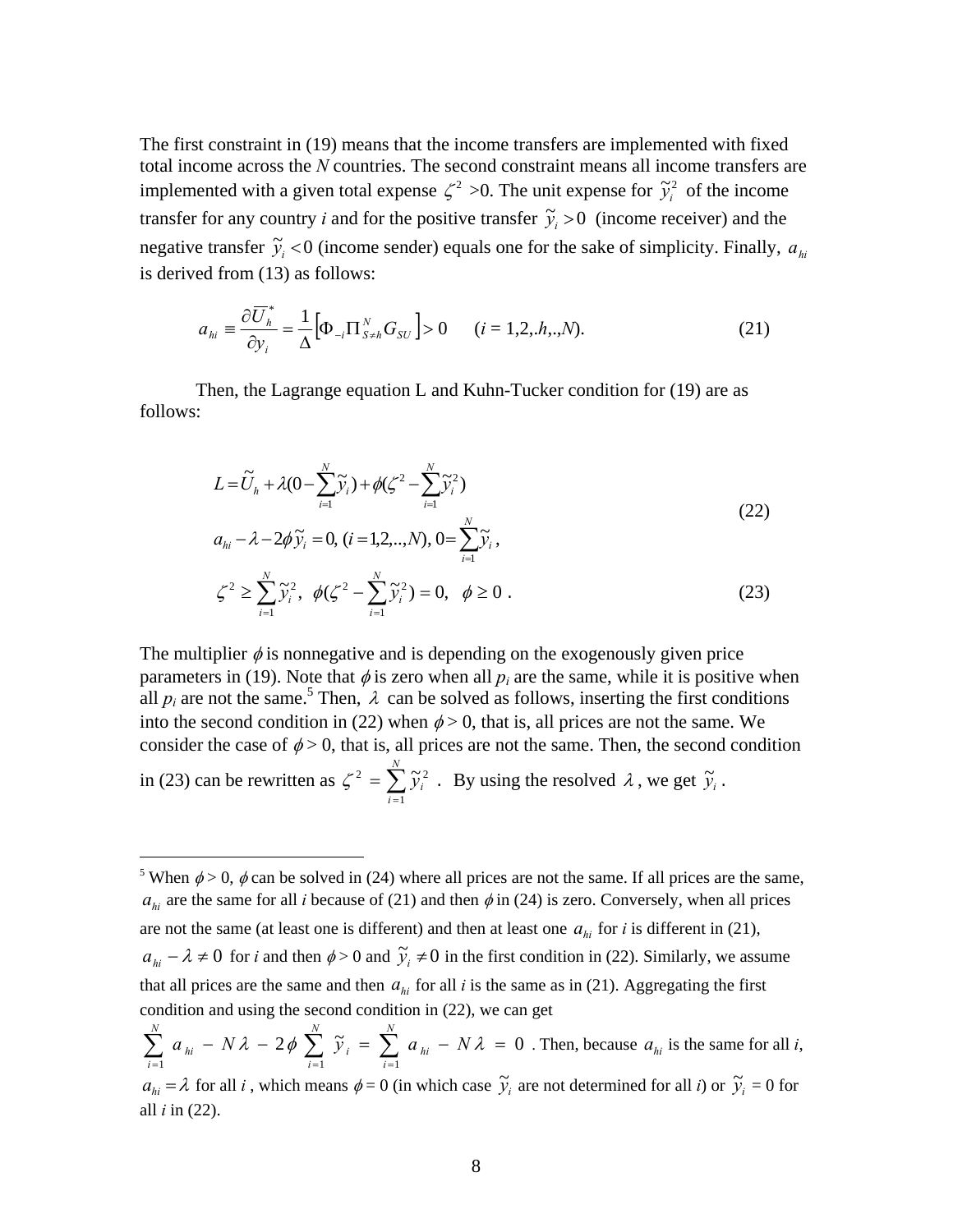$$
\sum_{i=1}^{N} \frac{a_{hi} - \lambda}{2\phi} = 0, \quad \lambda = \frac{1}{N} \sum_{i=1}^{N} a_{hi}, \quad \tilde{y}_i = \frac{1}{2\phi} (a_{hi} - \frac{1}{N} \sum_{i=1}^{N} a_{hi}).
$$
 (24)

On the other hand, by inserting  $\tilde{y}_i$  in (24) into the second condition in (23),  $\phi$  can be solved as follows:

$$
\phi = \frac{\sqrt{\sum_{i=1}^{N} (a_{hi} - \frac{1}{N} \sum_{i=1}^{N} a_{hi})^2}}{2\zeta} \tag{25}
$$

Finally we get  $\tilde{y}_1$ ,  $\tilde{y}_2$ ,...,  $\tilde{y}_N$  as follows, by inserting (25) into (24).

$$
\widetilde{y}_{j} = \frac{\zeta\left(a_{hj} - \frac{1}{N} \sum_{i=1}^{N} a_{hi}\right)}{\sqrt{\sum_{i=1}^{N} (a_{hi} - \frac{1}{N} \sum_{i=1}^{N} a_{hi})^{2}}}, \qquad (j = 1, 2, h_{\cdot}, N). \qquad (26)
$$

Then, by inserting (21) into (26), we can get the following solution {  $\tilde{y}_j$  }:

$$
\widetilde{y}_{j} = \frac{\zeta \frac{\prod_{S \neq h}^{N} G_{SU}}{\Delta} \left(\Phi_{-j} - \frac{1}{N} \sum_{i=1}^{N} \Phi_{-i}\right)}{\sqrt{\sum_{i=1}^{N} (a_{hi} - \frac{1}{N} \sum_{i=1}^{N} a_{hi})^{2}}} = \frac{\zeta \left(\Phi_{-j} - \frac{1}{N} \sum_{i=1}^{N} \Phi_{-i}\right)}{\sqrt{\sum_{i=1}^{N} (\Phi_{-i} - \frac{1}{N} \sum_{i=1}^{N} \Phi_{-i})^{2}}}, \quad (j = 1, 2, h_{\cdot}, N) \cdot (27)
$$

We can easily confirm that the solution satisfies the conditions in  $(22)$  and  $(23)$ .

If the planner can get more information about  $x_{1U}$  (for  $\Delta$ ) and  $\{G_{1U}, G_{2U}, ..., G_{NU}\}$ , the optimal utility level of country  $h$  is solved by inserting  $(27)$  into  $(19)$ :

$$
d\overline{U}_{h}^{*} = \sum_{j=1}^{N} \frac{1}{\Delta} \Big[ \Phi_{-j} \Pi_{S \neq h}^{N} G_{SU} \Big] \frac{\zeta \Big( \Phi_{-j} - \frac{1}{N} \sum_{i=1}^{N} \Phi_{-i} \Big)}{\sqrt{\sum_{j=1}^{N} \Big( \Phi_{-j} - \frac{1}{N} \sum_{i=1}^{N} \Phi_{-i} \Big)^{2}}}.
$$
\n(28)

We approximate the utility level of the other country *T* under the planner country *h* by using  $(18)$ . Then, inserting  $(27)$  into  $(18)$  we have: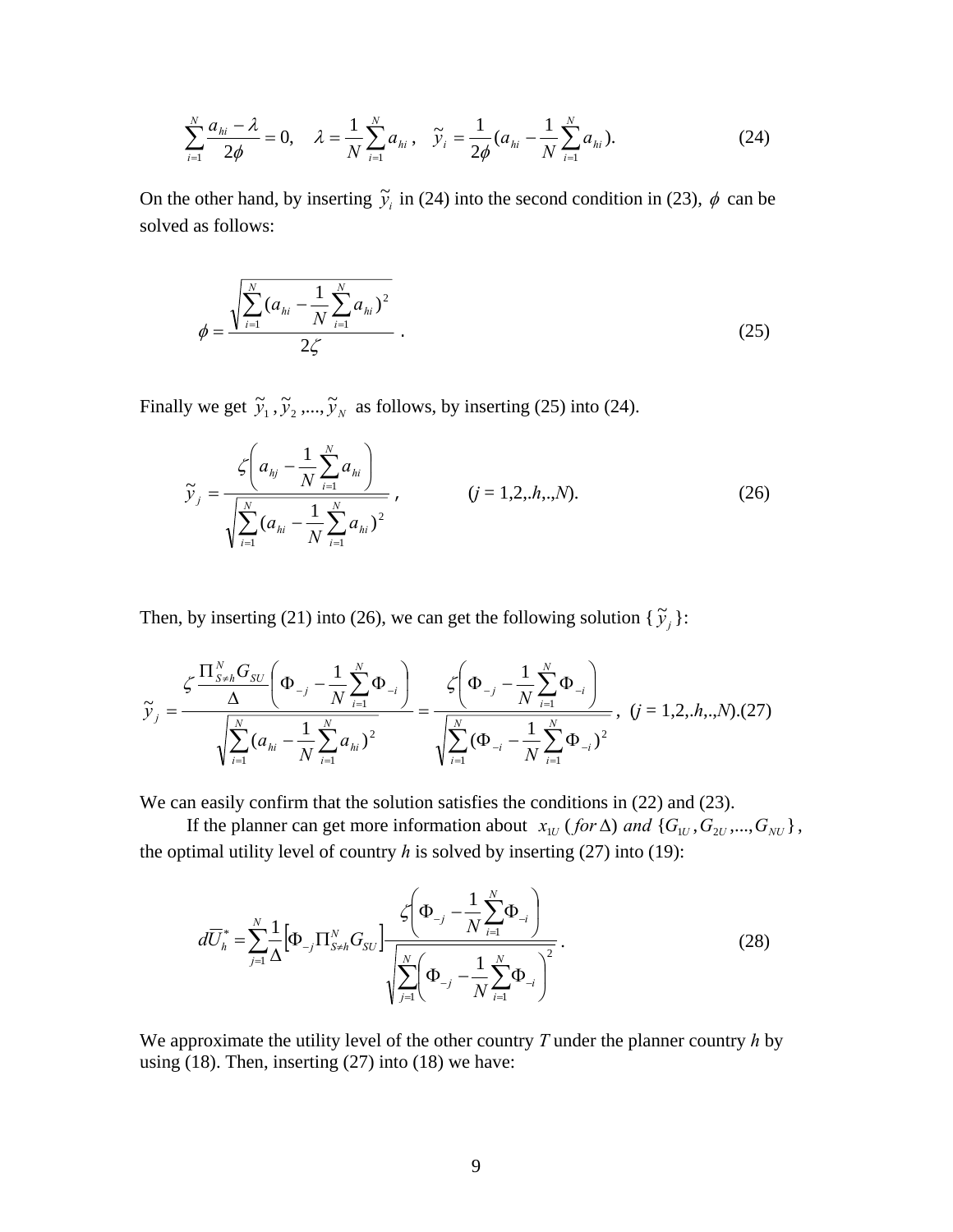$$
d\overline{U}_{T}^{*} = \sum_{j=1}^{N} \frac{1}{\Delta} \Big[ \Phi_{-j} \Pi_{S \neq T}^{N} G_{SU} \Big] \frac{\zeta \Big( \Phi_{-j} - \frac{1}{N} \sum_{i=1}^{N} \Phi_{-i} \Big)}{\sqrt{\sum_{j=1}^{N} \Big( \Phi_{-j} - \frac{1}{N} \sum_{i=1}^{N} \Phi_{-i} \Big)^{2}}}.
$$
(29)

Here, when the planner is changed from country *h* to country *T*, the optimal utility level of country *T* is the one replacing  $\Pi_{S \neq h}^{N} G_{SU}$  with  $\Pi_{S \neq T}^{N} G_{SU}$  in (28), which is the same as that in (29). That is, even though any country can become the planner of income transfers, each country gets the same maximum utility level,  $d\overline{U}_i^*$ . It is because the optimal income transfers do not depend on the planner as shown in (27). Moreover, when the unit adjustment expense for income transfers is decreased from one by a planner country with strong political power, that is, the  $\zeta$  in (19) increases, the utility levels for all countries increase, showing a Pareto improvement. In this sense, the United Nations or the US may be appropriate for a planner. If it is the United Nations, it decides the unit expense (then  $\zeta$ ) and the optimal income transfers in (27).

 Following the planner country *h*, which manages the global income transfers across all countries, we obtain the following policy conclusions.

(i) Because of (27), when the cross product of costs except for the cost of country  $j$  ( $\Phi_{i,j}$ ) is larger than the average cross product of costs except for one country ( $\frac{1}{N} \sum_{i=1}^{N} \Phi$ <sub>-</sub>  $\overline{N}$   $\overline{\smash[b]{\sum_{i=1}^{\mathbf{p}} 0}}$   $\overline{\mathbf{P}}$   $-i$  $\frac{1}{N} \sum_{i=1}^{N} \Phi_{i,j}$ , (this positive difference is called the *productive* 

*advantage* of country *j*), country *j* is an income receiver ( $\tilde{y}_j$  >0).

- (ii) Because of (27), specifying the particular level of the adjustment expense *ζ*, the planner can decide the size of income transfers for all countries.
- (iii) Because of the rule of the planner country *h* in (19) and the solution in (27), even though any country can become the planner, these conclusions hold, moreover because of (29), each country gets the same utility level. It does not matter which country becomes the planner. However, when the unit adjustment expense for income transfers is decreased from one by a planner country with strong political power, the utility levels for all countries increase, creating a Pareto improvement.
- (iv) All conclusions are derived based on well-known information on the cost *pi* of producing public goods, and the income level  $y_i$  for all countries.

#### **An illustration of global income transfers**

We provide an illustration of the planner's rule using the example of  $N = 2$ . Because of (19), the maximization problem of a planner country 1 is as follows:

$$
\underset{\{\tilde{y}_1, \tilde{y}_2\}}{\text{Max}} \tilde{U}_1 = a_{11} \tilde{y}_1 + a_{12} \tilde{y}_2,\tag{30}
$$

$$
s.t. \quad \tilde{y}_1 + \tilde{y}_2 = 0,\tag{31}
$$

$$
\tilde{y}_1^2 + \tilde{y}_2^2 \le \zeta^2. \tag{32}
$$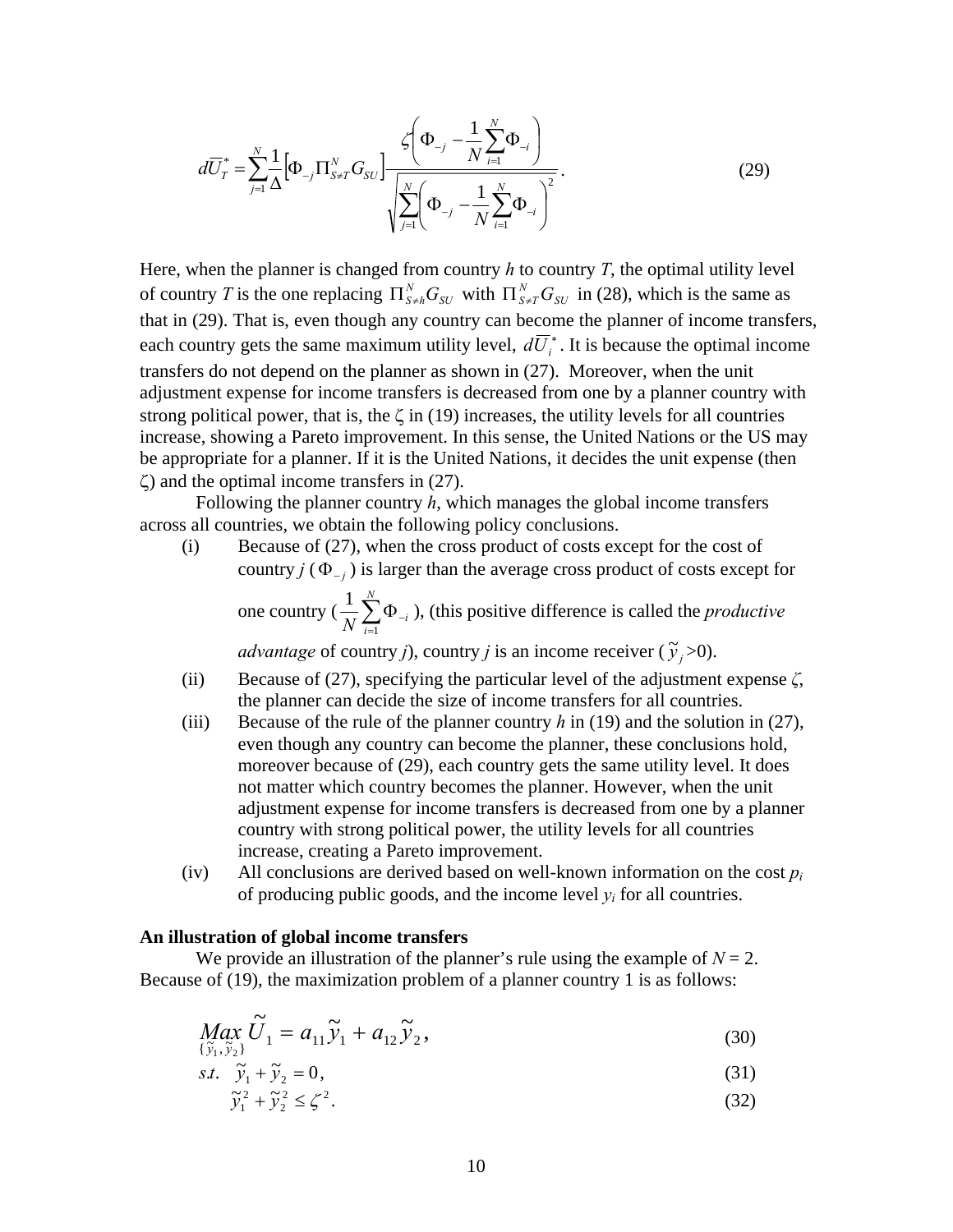Moreover, because of (21):

$$
a_{11} = \frac{1}{\Delta} [\Phi_{-1} G_{2U}] > 0
$$
,  $a_{12} = \frac{1}{\Delta} [\Phi_{-2} G_{2U}] > 0$ , and  $\Phi_{-1} = p_2$ ,  $\Phi_{-2} = p_1$ . (33)

Then, the objective function in (30) can be rewritten, by using (33), as follows:

$$
\widetilde{U}_1 = \frac{1}{\Delta} G_{2U} \left[ p_2 \widetilde{y}_1 + p_1 \widetilde{y}_2 \right] = A \left[ p_2 \widetilde{y}_1 + p_1 \widetilde{y}_2 \right] : A \equiv \frac{1}{\Delta} G_{2U} > 0 \tag{34}
$$

The maximization program (34), (31) and (32) is illustrated using Figure 1.

#### **Insert Figure 1**

The objective function (34) and constraints (31) and (32) are depicted in Figure 1, where the term  $\tilde{U}_1 / P_1 A$  shows the utility level, constraint (31) is the solid line and constraint (32) is the region within the circle. In the case of  $P_1 = P_2$ , the objective function (34) coincides with the constraint (31), and then the optimum transfers are on the constraint (31) and within (32),but it is not uniquely decided. The optimum utility level is zero. These findings are already shown in footnote 4.

In the case of  $P_1 \neq P_2$ , the objective function (34) with  $P_1 > P_2$  obtains the maximum utility for planner country 1 at point *C*. The optimum income transfer exists at point  $C^*$  with  $\tilde{y}_1^* < 0$  and  $\tilde{y}_2^* > 0$  and the utility level is  $A[p_2 \tilde{y}_1^* + p_1 \tilde{y}_2^*]$ . If there is no constraint (32), the optimal income transfer  $\tilde{y}_1^* < 0$  endlessly decreases to obtain the maximum utility level, by moving upwards on the line (31). This formulation of maximization without (32) is used in previous studies. On the other hand, the non-planner country 2 has obtained their utility level by receiving income from planner country 1:  $B[p_2\tilde{y}_1^* + p_1\tilde{y}_2^*]$  where  $B = G_{1U}/\Delta$ . If country 2 becomes the planner, its objective function is  $B[p_2\tilde{y}_1 + p_1\tilde{y}_2]$  where  $B = G_{1U}/\Delta$ . When  $P_1 > P_2$ , the optimal income transfer is given at point  $C^*$  by using Figure 1 and its utility level is  $B[p_2 \tilde{y}_1^* + p_1 \tilde{y}_2^*]$ . The utility level for the planner country 2 is the same as that of the non-planner country 2. The reason is as follows. The optimal transfers are decided only by the constraints (31) and (32). Moreover, the increase in the utility is approximated by a linear function of the income transfers of all countries and then, whichever country become the planner, this country necessarily obtains the intersection of two constraints (31) and (32). Finally, when the unit adjustment expense of income transfers increases, constraint (32) becomes larger and the utility for each country increases.

#### **4. Concluding Remarks**

 We have pointed out three problems regarding local income transfers. First, how are the different productivities among *N* countries compared, and which countries among the N countries are income senders and income receivers? Second, when some countries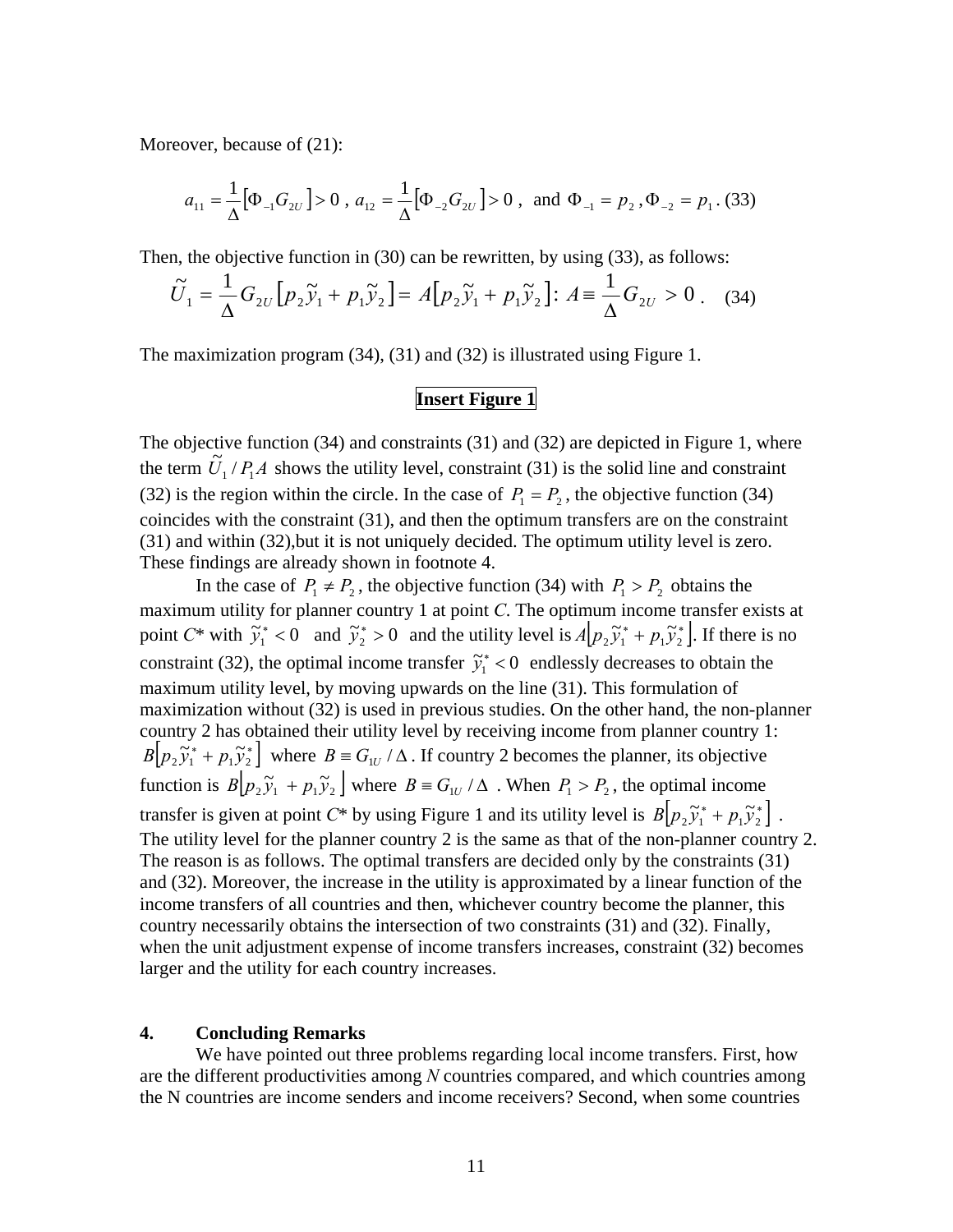are income receivers, how much do they receive? Third, which country manages the income transfers? To resolve these issues, this paper proposes a planner of global income transfers and finds the optimal global income transfers for all countries. Only one planner, country *h* among the *N* countries, maximizes its utility, which is already maximized given the income levels of all countries, by transferring income to each country for a fixed adjustment expense. The income transfers among countries involve a fixed adjustment expense *ζ* for forming agreements among income-sender and income-receiver countries.

 Using a planner country *h*, which manages global income transfers across all countries, we obtain the following policy conclusions.

- (a) The finding for the first problem is, when country *i* has a productive advantage in producing the international public good, country *i* becomes an income receiver.
- (b) The finding for the second problem is, specifying the particular level of the adjustment expense *ζ*, the planner country can decide the size of income transfers for all countries.
- (c) The finding for the third problem is, even though any country can become a planner of income transfers, these conclusions hold. Whichever country becomes a planner, each country gets the same utility level. However, when the unit adjustment expense for income transfers is decreased from one by a planner country (the United Nations or the US) with strong political power, the utility levels for all countries increase, creating a Pareto improvement.
- (d) All conclusions are derived based on well-known information on the cost of producing public goods and income levels for all countries.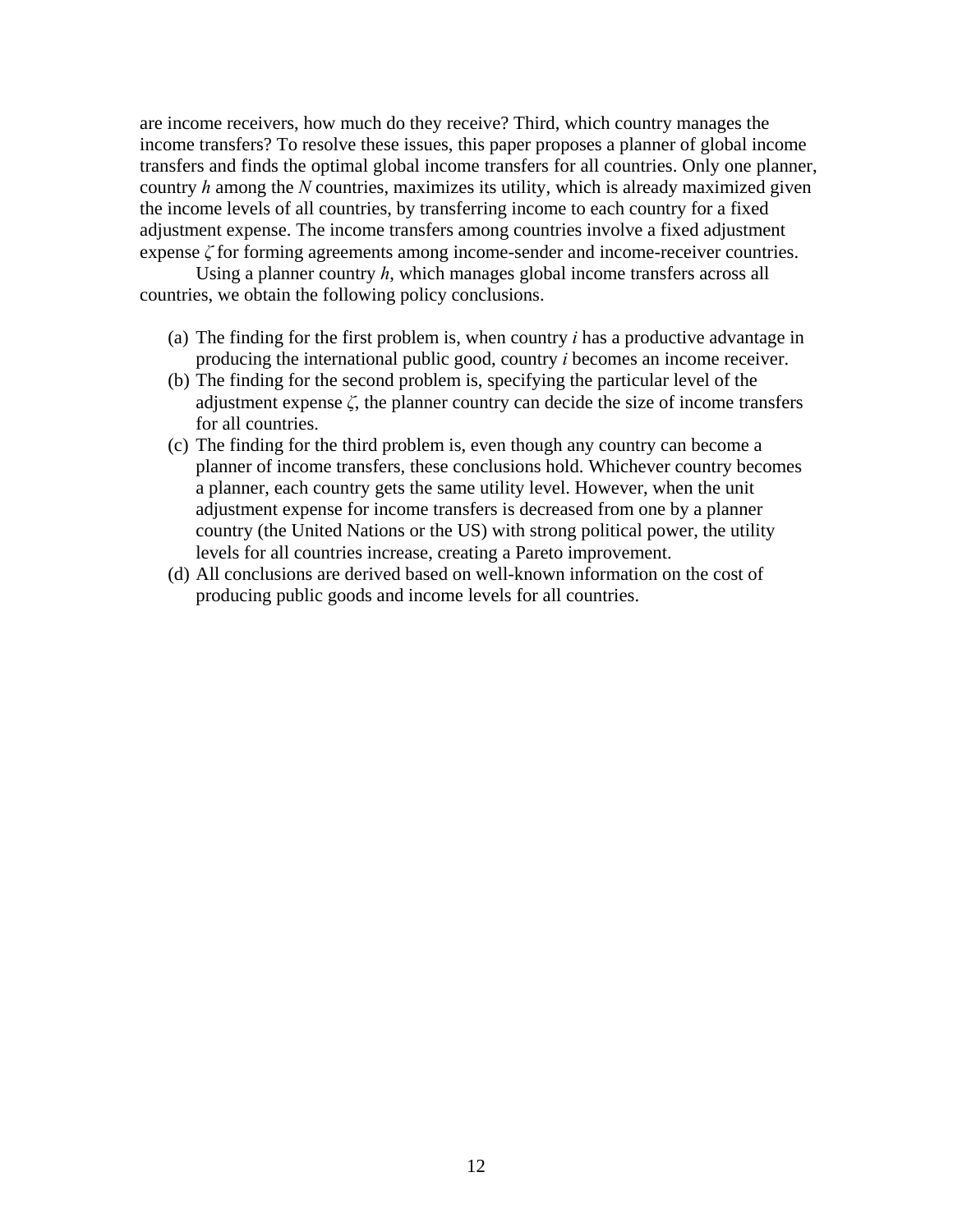#### **References**

- Bergstrom, T., Blume, L. and Varian, H. (1992), "Uniqueness of Nash equilibrium in private provision of public goods: an improved proof", Journal of Public Economics 49, 391–392.
- Boadway, R. and Hayashi, M. (1999), "Country size and the voluntary provision of international public goods", European Journal of Political Economy 15, 619–638.
- Bergstrom, T., Blume, L. and Varian, H. (1986), "On the private provision of public good", Journal of Public Economics 29, 25–49.
- Caplan, A.J., Cornes, R.C. and Silva, E.C.D. (2000), "Pure public goods and income redistribution in a federation with decentralized leadership and imperfect labor mobility", Journal of Public Economics 77, 265–284.
- Ihori, T. (1996), "International public goods and contribution productivity differentials", Journal of Public Economics 61, 139–154.
- Ihori, T. (1999), "An economic analysis of public Transfers", Japanese Economic Review, 50, 44–60.
- Itaya, J., de Meza, D. and Myles, G.D. (2002), "Income Distribution, Taxation, and the Private Provision of Public Goods", Journal of Public Economic Theory 4, 273–297.
- Kim, J. and Shim, S. (2006), "Incentive mechanisms for international public goods under uncertainty of production costs", ELetters 92, 311–316.
- Miyakoshi, T. (2008), "Existence and uniqueness of Nash equilibrium in an extended Bergstrom, Blume, and Varian's model", Mimeo, Osaka University.
- Murdoch, J.C. and Sandler,T.(1986),"Complementarity, free riding, and the military expenditures of NATO allies", Journal of Public Economics 25, 83-101
- Warr, P. (1983), "The private provision of a public good is independent of the distribution of income", Economics Letters 13, 207–211.